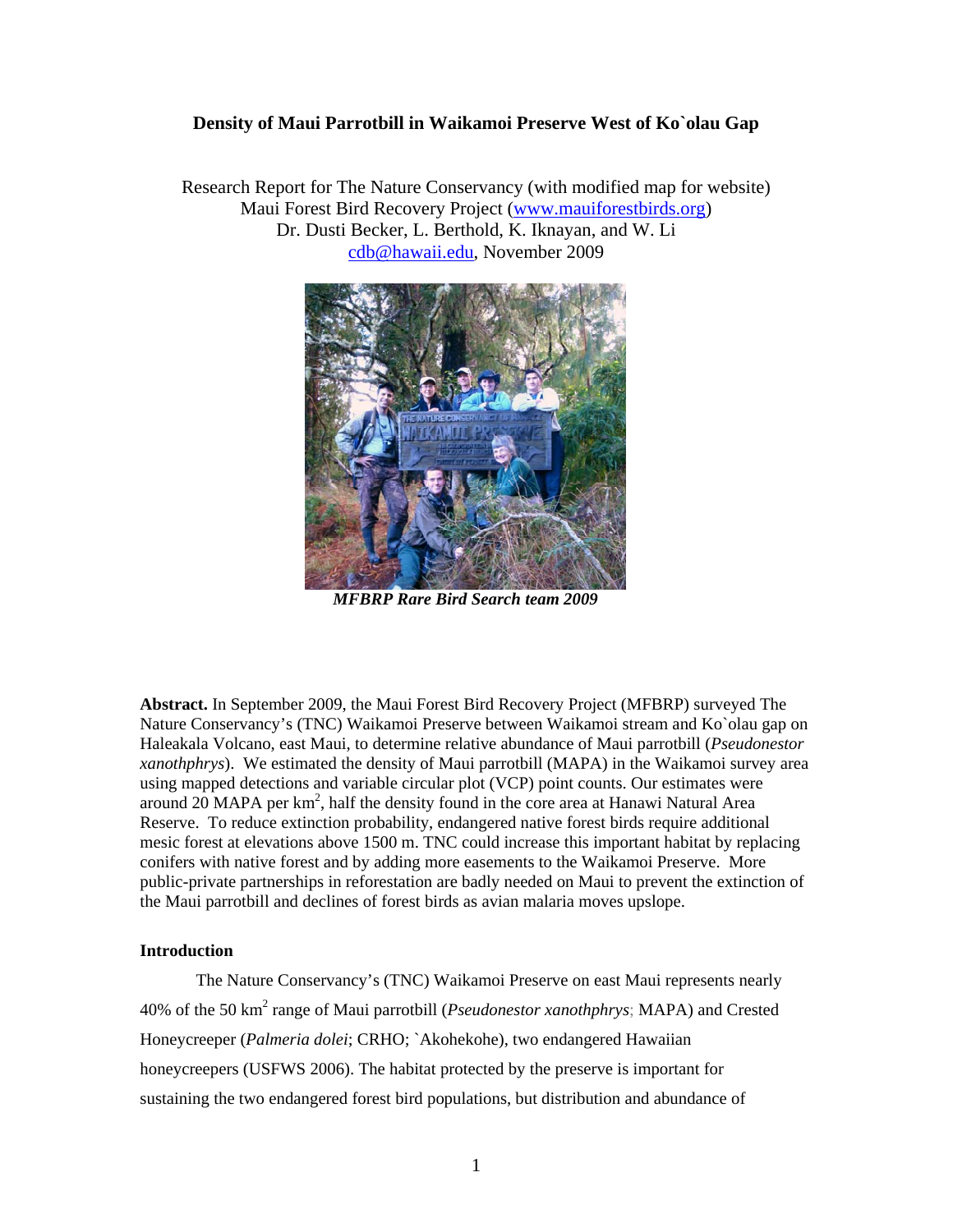MAPA and CRHO is not well known within particular units of Waikamoi Preserve (Waikamoi). In this report we present results of a two-week survey effort to determine relative abundance and density of MAPA between Waikamoi stream and Ko`olau gap, in an area of approximately 200 hectares.

Over recent decades, TNC has worked to recover native forest features at Waikamoi by removing alien plants and ungulates, especially pigs. Pig wallows make breeding areas for mosquitoes and destroy important understory structure supportive of habitat and food resources used by native birds (USFWS 2006). TNC's management activities have probably improved habitat suitability for MAPA, but Hawaiian Forest Bird Surveys have not shown any population increases on Maui since 1980 (Camp 2007).

Since 1997, the Maui Forest Bird Recovery Project (MFBRP) has pioneered conservation techniques for endangered bird species as well as contributing to the determination of the distribution and abundance of MAPA. MFRBP has baseline data on MAPA ecology at the Hanawi Natural Area Reserve (Hanawi) where densities have been relatively constant at 40 birds per  $km^2$  for at least three decades. In spring 2009 we collected data on detection rates of MAPA and CRHO by effort (hours and linear trail distance) and we completed 200 Variable Circular Plot counts (Scott *et al.* 1986) to serve as baseline for the Hanawi study area. During September 2009 we repeated a similar sampling approach at Waikamoi, and extrapolated density estimates using the published Hanawi value of 40 birds per km2 . We also surveyed for `Akohekohe and Maui Alauahio or Creeper (*Paroreomyza montana*) at Waikamoi, and provide subjective comparisons for these two bird species pending further analyses.

#### **Methods**

During September 7-18, 2009, MFBRP biologists and trained volunteers searched for MAPA, CRHO, and Maui Alauahio (MACR) along established trails in the Waikamoi Preserve (Figure 1) between Ko`olau gap and Waikamoi stream. Search effort was concentrated on trails to the east of Waikamoi stream between 5400 and 6300 ft. Sightings and vocalizations were used to detect birds along trails, 500 m transects, and at VCP count stations. High power binoculars  $(10 X)$ , male song, three-note contact whistles, and hatch-year begging vocalizations were used to detect MAPA and to confirm breeding. CRHO and MACR were also detected visually and by song and other vocalizations.

2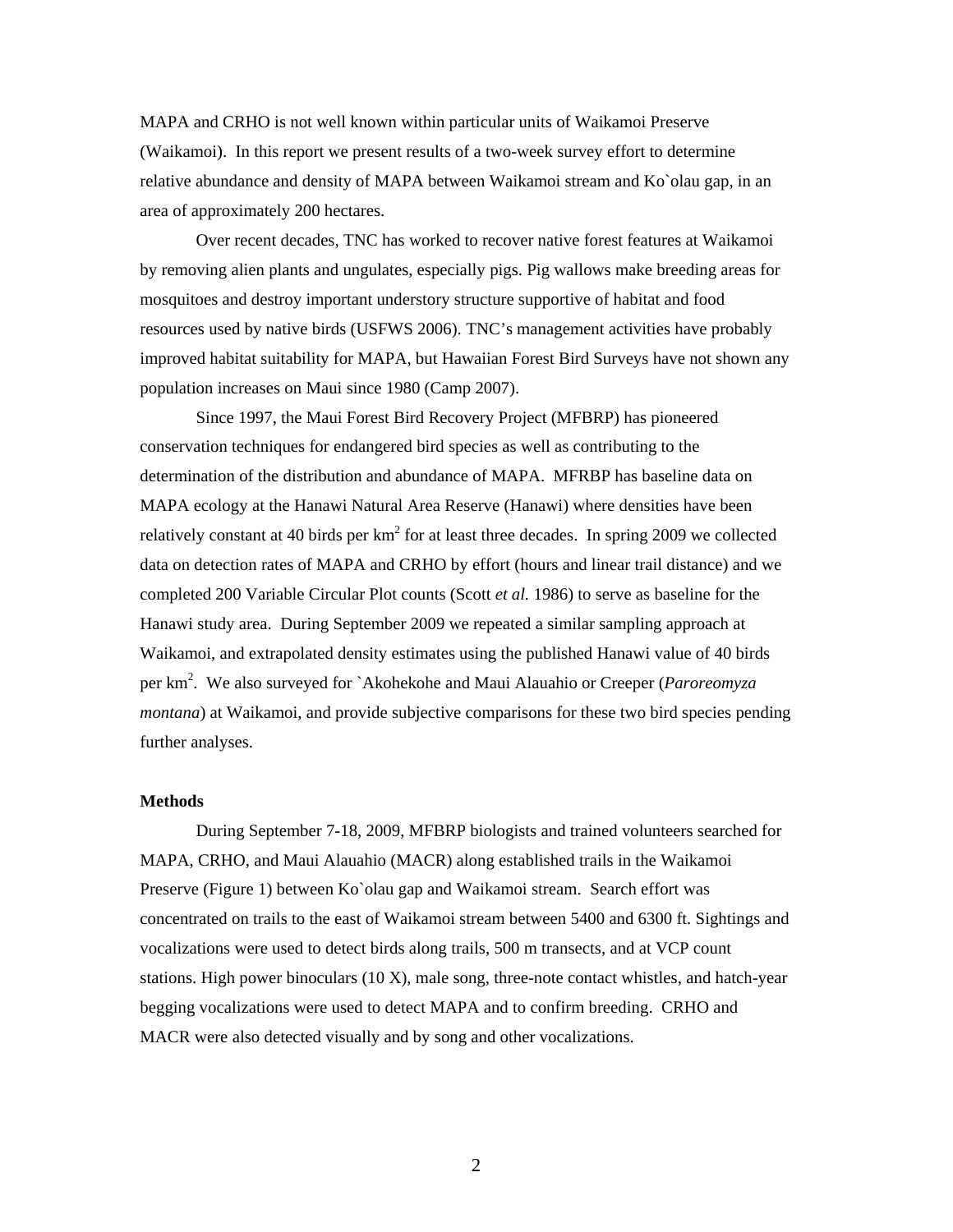

Figure 1. TNC Waikamoi Preserve on Maui.

Teams of two (one staff, one volunteer) spent 6-8 hours walking attentively along trails and 500 m transects, stopping at pre-assigned locations to complete 8-minute variable circular plot (VCP) counts. All VCP count stops were least 200 m apart and distances to each bird detected were estimated. When MAPA or CRHO were detected during counts or along trails and transects, a GPS location was recorded along with the distance and direction to the detection. Observers were instructed on making additional field notes regarding evidence of feral cats, pigs, ungulates, rats. Data were entered into an Excel and Access database and subsets of data were used for statistical analysis using JMP8 software (SAS, 2008).

### **Results**

We logged 560 person hours in the field, with 186 hours in MAPA 8 field survey days. Given that trails surveyed covered a linear distance of about 9600 m and at any point on a trail or transect a singing male MAPA could be heard within 100 m of the trail we estimate our survey area as 960,000 m<sup>2</sup>, 96 ha, or approximately 1 km<sup>2</sup>. Evaluation of mapped detections along trails and transects suggested that at least 15 distinct male MAPA were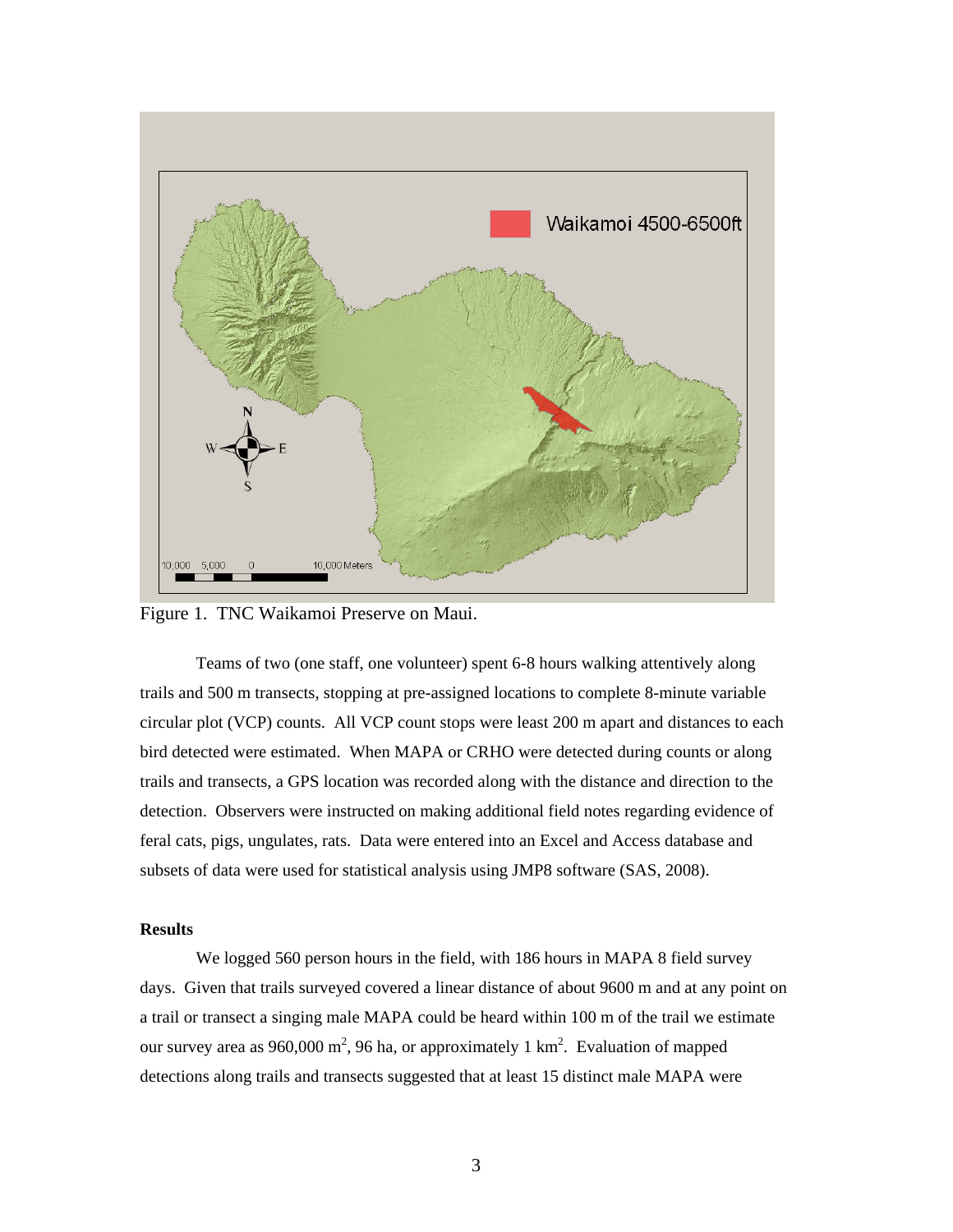present in the survey area. Five males were verified to be paired and three pairs had an offspring, bringing the total minimum estimate in the survey area to 23 individual parrotbill.

Next we evaluated point count results. We treated all VCP counts as statistically independent and performed a T-test to compare mean counts at Waikamoi  $(N= 70)$  with those from Hanawi ( $N = 200$ ). MAPA per station at Waikamoi averaged 0.08 about half the mean at Hanawi (0.15) and the difference was significant at a 93% confidence level ( $p = 0.07$ ). Extrapolation suggests that the density of MAPA at Waikamoi is 53% of density at Hanawi or  $18-20$  birds/km<sup>2</sup>.

The highest single day encounter rate for MAPA at Waikamoi was 10 individuals found by the whole team covering the approximately 100 ha search area. We also found evidence of three begging juvenile MAPA during the search.

 Although we have yet to analyze transect or VCP count data for CRHO or MACR, the four observers with experience in Hanawi all felt that CRHO were surprisingly abundant at Waikamoi in September compared with the 2009 breeding season in Hanawi. On one day, a team of two observers detected 29 CRHO along 2.5 km of trail and several `Akohekohe were seen everyday by most observers during the two-week survey period. Given the extensive foraging of the birds, some of these were probably repeat counts. Adults and young were found in most CRHO foraging parties. MACR seemed to have a similar abundance to Hanawi, mainly pairs and small family groups of 3-5 birds. Many family parties still had vocal begging young during the survey and a few territorial encounters led to counts of 10 MACR in one location. MACR surveys at Hanawi were prior to the peak in fledged young giving an impression of smaller parties.

#### **Discussion**

The recovery of critically endangered bird species is focused on three facets: 1) restoring populations to numbers that persist despite demographic and environmental stochasticity, 2) protecting enough habitat to support self-sustaining populations, and 3) identifying and removing threats responsible for current declines (USFWS 2006). Assessing success of recovery efforts requires a reasonable understanding of distribution and abundance of each endangered bird species. For MAPA a knowledge gap is variation in density and productivity (fledlings/pair) in different forest types. Our survey at Waikamoi Preserve provides some new insight about MAPA populations in mesic koa-ohia forest.

Based on a rather crude evaluation of mapped detections of unmarked individual males widely separated by time and/or distance, and on results of VCP counts, we estimate that the density of MAPA at Waikamoi is 20 birds per  $km<sup>2</sup>$ . Although we have not assessed

4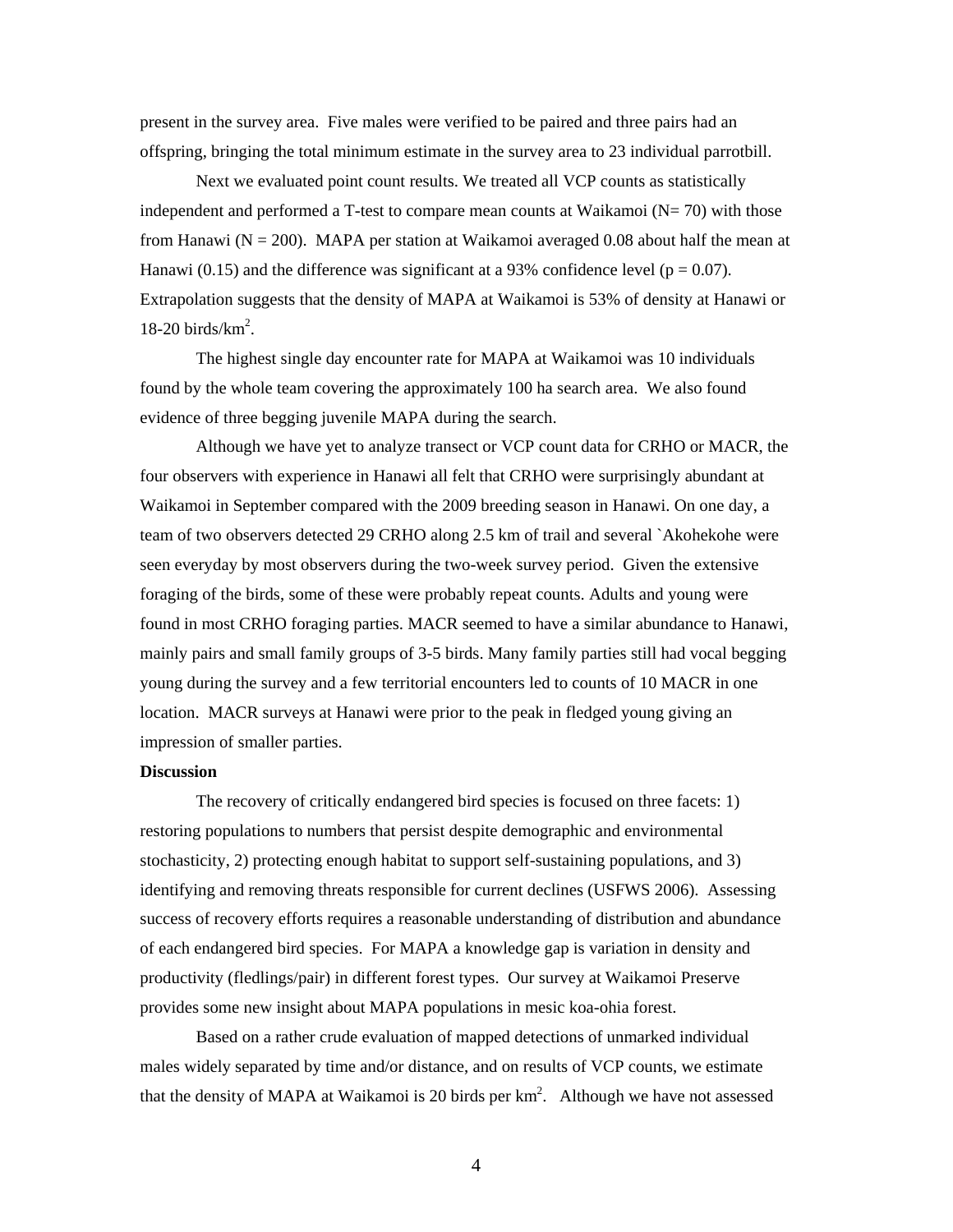transect results, confidence is boosted because two substantially different methods derived fairly similar density values ranging from 18-23 birds per  $km^2$ . Conclusions may change if evaluation by GIS and results on 500 m transects yield extremely different density estimates.

At Hanawi, color-banding has allowed MFBRP to determine that at least 46 breeding adults and 15 young used the Hanawi study area in 2009, indicating that counts may underestimate density of these rare birds.

Based on one HFBS transect (Transect 3) previous estimates at Waikamoi were significantly lower (6-9 birds/ $km^2$ ) than our estimates. This estimate may have been due to poorer forest condition prior to ungulate removal. Managers of Waikamoi should be cautious with this interpretation because the lower estimate may also be an artifact of limited sampling, and inclusion of VCP stations located in conifer forest and at elevations where MAPA are absent.

Why are MAPA numbers lower in the survey area of Waikamoi when forest condition appears good and seems similar to Hanawi? The forest west of Ko`olau gap is a forest peninsula jutting into inhospitable habitat. More edge and closer proximity to human populations and associated feral cats may reduce MAPA numbers. Dispersal across the Ko`olau gap from the core area may be low, as the gap's lower elevations could bring dispersing MAPA into contact with avian malaria. While understory damage by pigs was not recorded during our surveys, the understory appeared more open than at Hanawi and may lack some structural features that are present in the Hanawi core area. A comparative study of the density of understory woody shrubs and plants used by MAPA at the two sites would be informative.

No matter what methods are used, density estimates of bird species are compromised by biases. Like many other bird species, MAPA detections, are heavily biased towards adult males. Fortunately, males have a very loud and detectable song, but females and young are under-detected. Also detection rates vary depending on the time of the year they are done (Bibby *et al.* 2000).

Hawaiian honeycreepers have experienced severe habitat loss and population declines, especially since the introduction of malaria to Maui in the early 1800's. Massive extirpation now limits MAPA and CRHO and most other native honeycreepers to high elevations too cold for development of deadly *Plasmodium* that cause avian malaria. Suitable habitat for MAPA above 1500 m actually covers only about 40  $km<sup>2</sup>$  and is expected to decline further over the next century as climate change favors upslope movement of avian malaria (Hammond *et al.* 2009).

5